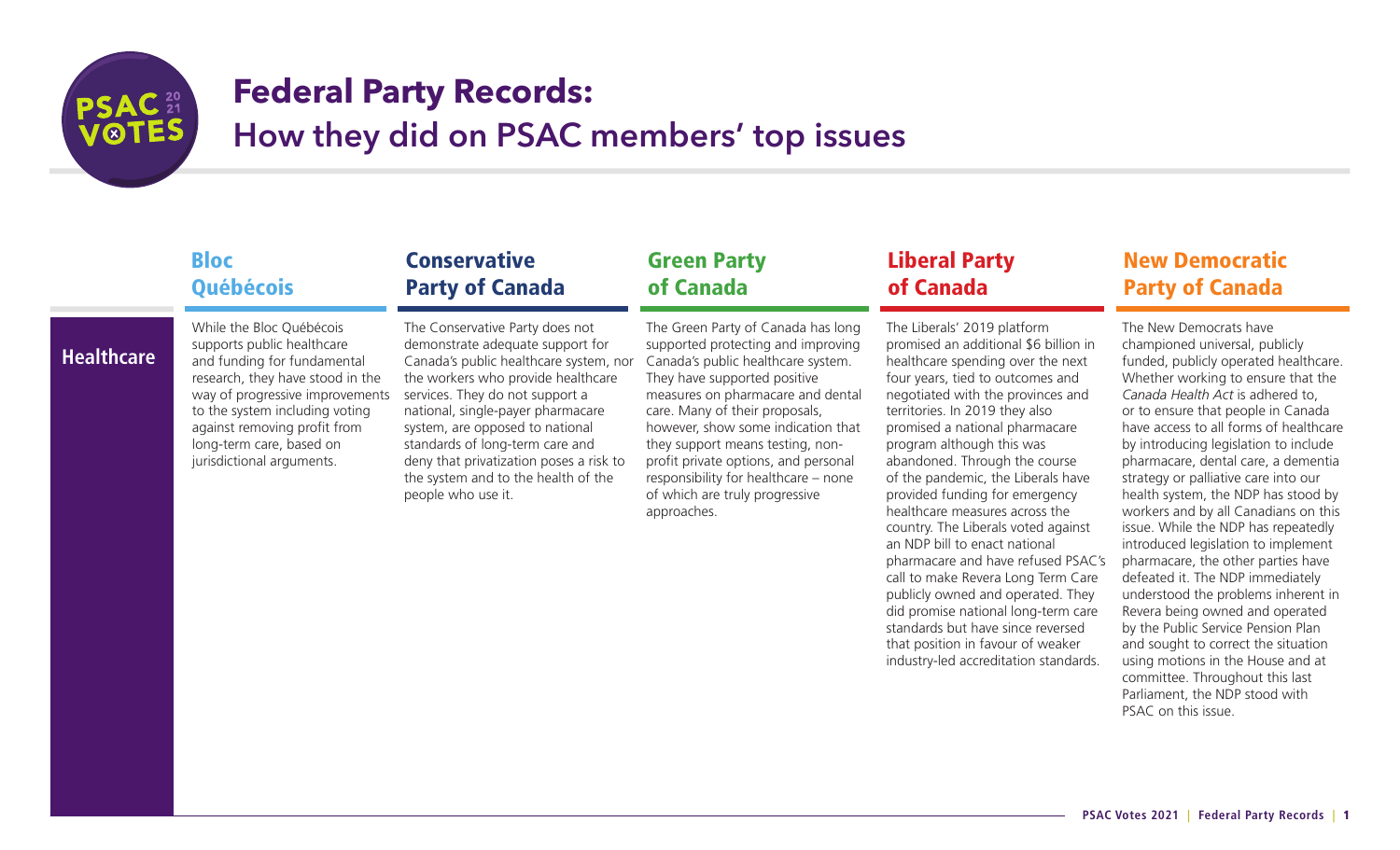| <b>Bloc</b>               | <b>Conservative</b>                | <b>Green Party</b>                   | <b>Liberal Party</b>           |  |
|---------------------------|------------------------------------|--------------------------------------|--------------------------------|--|
| <b>Québécois</b>          | <b>Party of Canada</b>             | of Canada                            | of Canada                      |  |
| Wealth tax                | The Conservatives favour austerity | Wealth tax                           | It remains to be seen whethe   |  |
| • The Rior Québécois 2019 | measures over a just recovery      | • The Greens support taxing the rich | l iberals will continue to use |  |

### **A just pandemic recovery**

• The Bloc Québécois 2019 platform included some measures to tax internet giants and crackdown on tax havens, however Bloc MPs voted against the NDP's wealth tax motion

introduced in 2021.

#### **Keeping public services public**

• The Bloc have been generally silent on issues related to protecting the federal public service and have supported efforts to use temporary contractors to solve labour shortages.

measures over a just recovery approach.

### **Wealth tax**

• Conservative MPs voted against a wealth tax.

### **Keeping public services public**

• The Conservatives have never been supportive of robust public services. Many of the currently sitting MPs voted in favour of draconian cuts to the public service when Harper was Prime Minister. Conservatives regularly propose and promote contracting out and other forms of privatization.

• The Greens support taxing the rich and voted in favour of wealth tax measures in this last parliament. They support closing tax loopholes.

### **Keeping public services public**

• The Greens are vague on matters of strengthening public services, although they demonstrate support for collective bargaining and oppose back to work legislation in the public sector.

 $er$  the stimulus i measures to ensure a just pandemic recovery or will resort to austerity measures.

#### **Wealth tax**

• While their 2019 platform promised to review tax breaks for the wealthy, Liberal MPs voted against the NDP's wealth tax motion. The recent budget committed to a luxury tax on sales of luxury items, to eliminate some tax breaks, and to tackle tax evasion. The Liberal government continues to study other progressive tax measures.

#### **Keeping public services public**

- Throughout the course of the pandemic, the Liberals have continued to contract out public services.
- They have provided significant funding and responsibility to the Canada Infrastructure Bank, an agency that exists to use public private partnerships, to provide many public services.

### New Democratic Party of Canada

#### **Wealth tax**

- The NDP introduced wealth tax legislation in this last parliament.
- The NDP supports closing tax loopholes that favour the very wealthy.

### **Keeping public services public**

- The NDP has championed a robust public service that has the tools and capacity necessary to deliver quality services for all residents of Canada.
- They oppose the privatization of public services, public-private partnerships, and the use of precarious work to deliver services.
- The NDP supports PSAC's campaigns to stop contracting out at the Department of National Defence, Canadian Revenue Agency, Employment and Social Development Canada and other departments.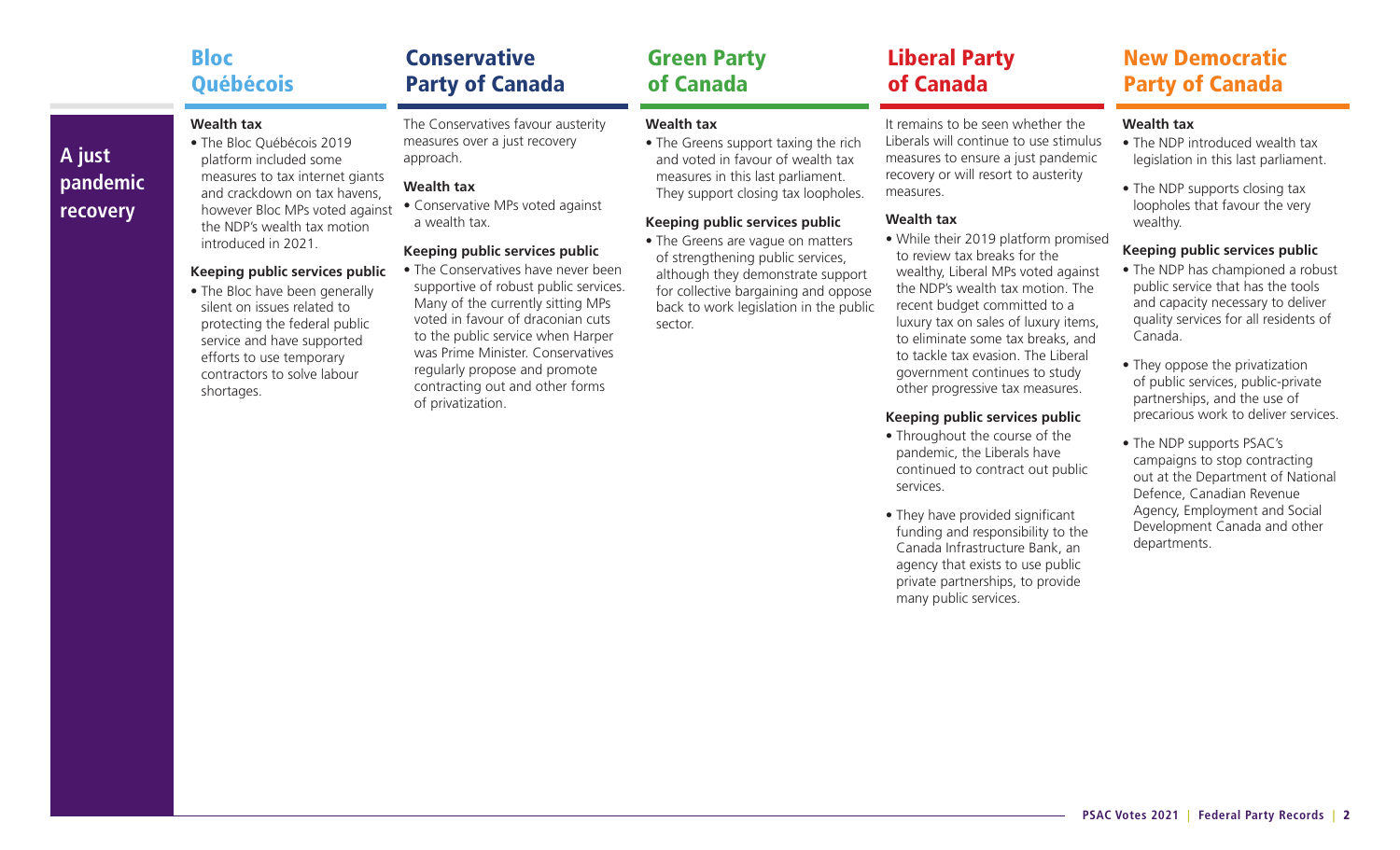|                                               | <b>Bloc</b>                                                                                                                                                                                                                                                                                                                                                                            | <b>Conservative</b>                                                                                                                                                                                                                                                                                                                                                                                         | <b>Green Party</b>                                                                                                                                                                                                                                                                                                                                                                                                                                                                                                                                                                                                                                                          | <b>Liberal Party</b>                                                                                                                                                                                                                                                                                                                                                                                                                                                                                                                                                                                                                                                                                                                                                                                                                                                                                                                                                                    | <b>New Democratic</b>                                                                                                                                                                                                                                                                                                                                                                                                                                                                                                                                                                                                                                                                                                                                                                               |
|-----------------------------------------------|----------------------------------------------------------------------------------------------------------------------------------------------------------------------------------------------------------------------------------------------------------------------------------------------------------------------------------------------------------------------------------------|-------------------------------------------------------------------------------------------------------------------------------------------------------------------------------------------------------------------------------------------------------------------------------------------------------------------------------------------------------------------------------------------------------------|-----------------------------------------------------------------------------------------------------------------------------------------------------------------------------------------------------------------------------------------------------------------------------------------------------------------------------------------------------------------------------------------------------------------------------------------------------------------------------------------------------------------------------------------------------------------------------------------------------------------------------------------------------------------------------|-----------------------------------------------------------------------------------------------------------------------------------------------------------------------------------------------------------------------------------------------------------------------------------------------------------------------------------------------------------------------------------------------------------------------------------------------------------------------------------------------------------------------------------------------------------------------------------------------------------------------------------------------------------------------------------------------------------------------------------------------------------------------------------------------------------------------------------------------------------------------------------------------------------------------------------------------------------------------------------------|-----------------------------------------------------------------------------------------------------------------------------------------------------------------------------------------------------------------------------------------------------------------------------------------------------------------------------------------------------------------------------------------------------------------------------------------------------------------------------------------------------------------------------------------------------------------------------------------------------------------------------------------------------------------------------------------------------------------------------------------------------------------------------------------------------|
|                                               | Québécois                                                                                                                                                                                                                                                                                                                                                                              | <b>Party of Canada</b>                                                                                                                                                                                                                                                                                                                                                                                      | of Canada                                                                                                                                                                                                                                                                                                                                                                                                                                                                                                                                                                                                                                                                   | of Canada                                                                                                                                                                                                                                                                                                                                                                                                                                                                                                                                                                                                                                                                                                                                                                                                                                                                                                                                                                               | <b>Party of Canada</b>                                                                                                                                                                                                                                                                                                                                                                                                                                                                                                                                                                                                                                                                                                                                                                              |
| A just<br>pandemic<br>recovery<br>(continued) | <b>Modernizing El</b><br>• Pushed in this parliament for<br>reforms to include arts and<br>culture workers.<br>• Introduced C-314 in the<br>previous parliament to increase<br>the qualifying period for<br>workers on parental and other<br>leaves.<br><b>Paid sick leave</b><br>• The Bloc has proposals to<br>extend Employment Insurance<br>(EI) sickness benefits<br>to 50 weeks. | <b>Modernizing El</b><br>· Filibustered and delayed vote on<br>Bill C-24 which brought in important<br>COVID-19-related temporary<br>changes to El regime.<br>• Promised to make EI for parental<br>leave tax-free in previous platform.<br>. Were responsible for cuts to El<br>in recent past governments.<br><b>Paid sick leave</b><br>• The Conservatives do not support<br>paid sick leave provisions. | <b>Modernizing El</b><br>• While the 2019 Green platform<br>made the commitment below,<br>the document currently carries a<br>disclaimer that this is "not applicable<br>during the COVID-19 pandemic".<br>We are unclear about what this<br>means.<br>• Restore employment insurance to<br>seasonal workers;<br>• Restore adequate staffing to Service<br>Canada to ensure access to the<br>El program for workers entitled<br>to benefits;<br>· Dedicate taxes collected on chemical<br>contaminants and unhealthy food to<br>reduce EI premiums to workers and<br>employers.<br><b>Paid sick leave</b><br>• The Greens have been vague on<br>matters of paid sick leave. | <b>Modernizing El</b><br>• The Liberals promised, in 2015<br>and again in the Minister's mandate<br>letter this past year to "forward<br>and implement a plan to modernize<br>the employment insurance system<br>for the 21st century. To date, this<br>has been reflected by a late in<br>the session launch of a lengthy<br>consultation process.<br>• Temporary changes to the El regime,<br>brought in during the pandemic,<br>have remained temporary in<br>the most recent budget, which<br>Canadian Labour Congress (CLC)<br>policy director Chris Roberts called<br>"a 'damp squib' for El changes."<br>· Budget 2021 offered some<br>indication of some individual<br>changes, but not the overarching<br>revamping that is necessary.<br>• Promised changes to support gig<br>workers have now been the subject<br>of 3 consultations, with little action.<br><b>Paid sick leave</b><br>• The Liberal government<br>implemented a modest increase<br>to El sickness benefits. | <b>Modernizing El</b><br>• Support a full modernizing of the<br>El system.<br>· Critical of Liberal government's<br>ongoing studies and temporary,<br>piece-meal measures.<br>2019 platform had a broad,<br>overarching approach including:<br>• Reducing the qualifying time to<br>360 hours.<br>• Increasing the replacement rate<br>to 60 per cent.<br>• Protecting the El operating account<br>in law "so that future governments<br>can't raid it for general revenue."<br>• Creating a low income supplement.<br>• Providing flexibility for parental<br>leave, and including gig workers.<br><b>Paid sick leave</b><br>• The NDP has introduced Bill C-212<br>expanding EI sickness benefits<br>to 50 weeks. It has not yet been<br>brought to a vote.<br>• The NDP support paid sick leave. |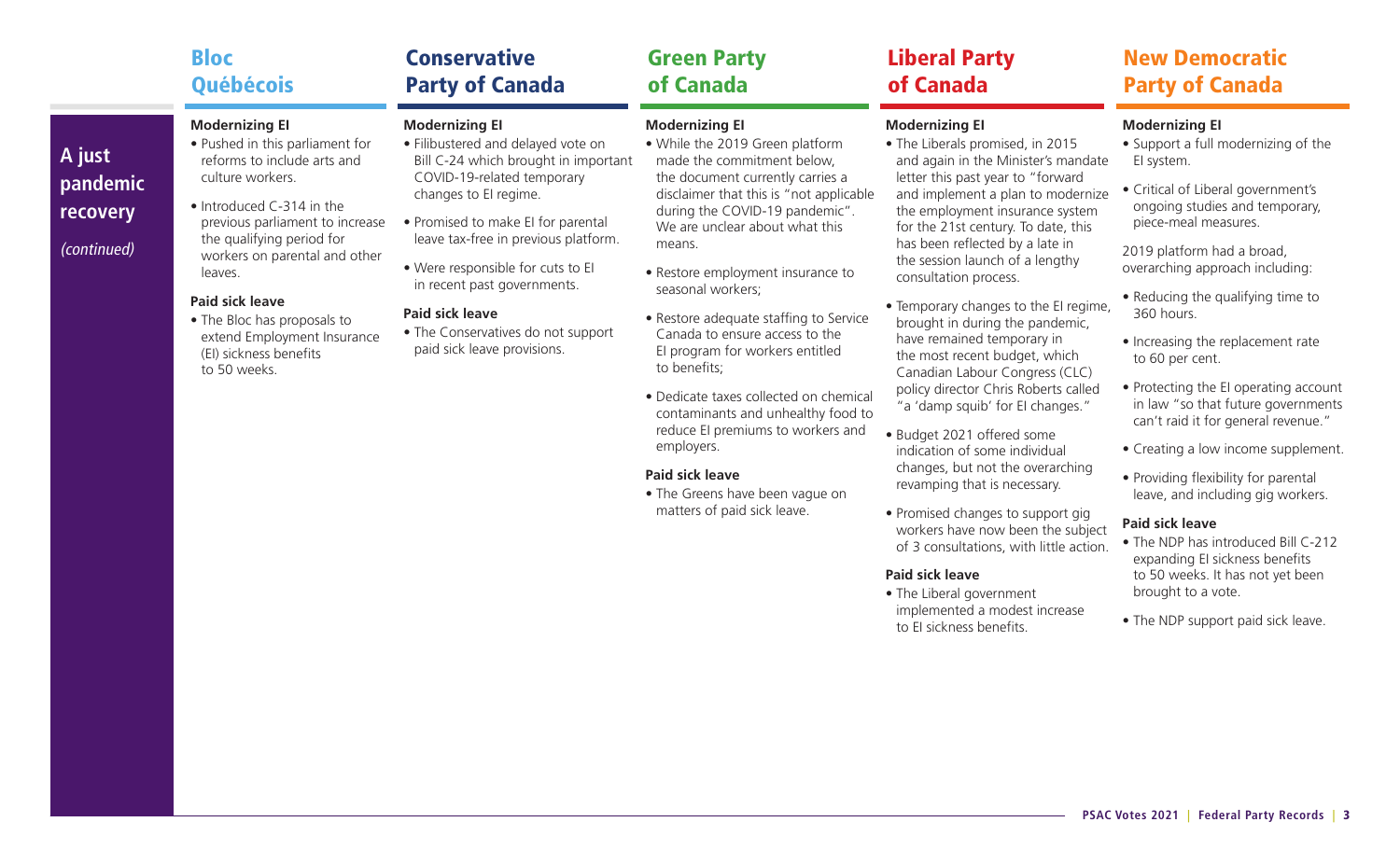| <b>Bloc</b>            | <b>Conservative</b>                 | <b>Green Party</b>                 | <b>Liberal Party</b>           | <b>New Democratic</b>  |
|------------------------|-------------------------------------|------------------------------------|--------------------------------|------------------------|
| <b>Québécois</b>       | <b>Party of Canada</b>              | of Canada                          | of Canada                      | <b>Party of Canada</b> |
| The Bloc Québécois has | This past session of Parliament saw | The Greens have a broad and robust | The Liberal climate change and |                        |

### **Climate change & environment**

introduced and supported progressive legislation in Parliament. They support keeping glyphosate rates low, fulfilling Canada's greenhouse gas emission reduction commitments and Bloc MPs voted in favour of the NDP's Climate Emergency Framework bill.

the introduction of several progressive bills and motions aimed at urgently fighting climate change and setting in place measures to mitigate greenhouse gas emissions. While the other parties worked together to support this effort, ultimately passing legislation, the Conservatives voted against every single one. Conservative talking points are focused on new future technology solutions as opposed to embracing the hard political choices that are required.

plan to address climate change and environmental issues, although some experts indicate that it is not substantially different from the NDP plan in terms of impact. In this Parliament, they introduced and supported progressive environmental legislation. A just transition, including protecting workers whose incomes and working lives will be impacted by the transition away from fossil fuels, also forms the basis of their job-creation proposals.

environmental plan have been quite ambitious in proposals. During this last Parliament, the Liberal government earmarked funds for clean electricity across Canada, renewable energy certificates for all federal government buildings, planning of hydroelectric and grid interconnection projects in the North, capacity building for clean energy projects in First Nations, Inuit, and Métis communities, moving farms off diesel, renewable energy and grid modernization projects across the country, a permanent public transit fund and high-frequency rail in the Toronto-Quebec City corridor. The Liberals have launched an engagement process asking Canadians how the Government of Canada can ensure a just and equitable transition to a lowcarbon future for workers and their communities. This seems to ignore work that has already been done with labour around just transition in Alberta, where the industry has received funding, but workers and communities have not.

# ampioned environmental issues and ways to combat climate change. In the last

Parliaments, the NDP introduced legislation to reduce greenhouse gas emissions, supported similar legislation introduced by other parties, and worked to ensure that stopping and mitigating climate change is accomplished in an urgent fashion while also creating jobs end ensuring a just transition to a low carbon economy.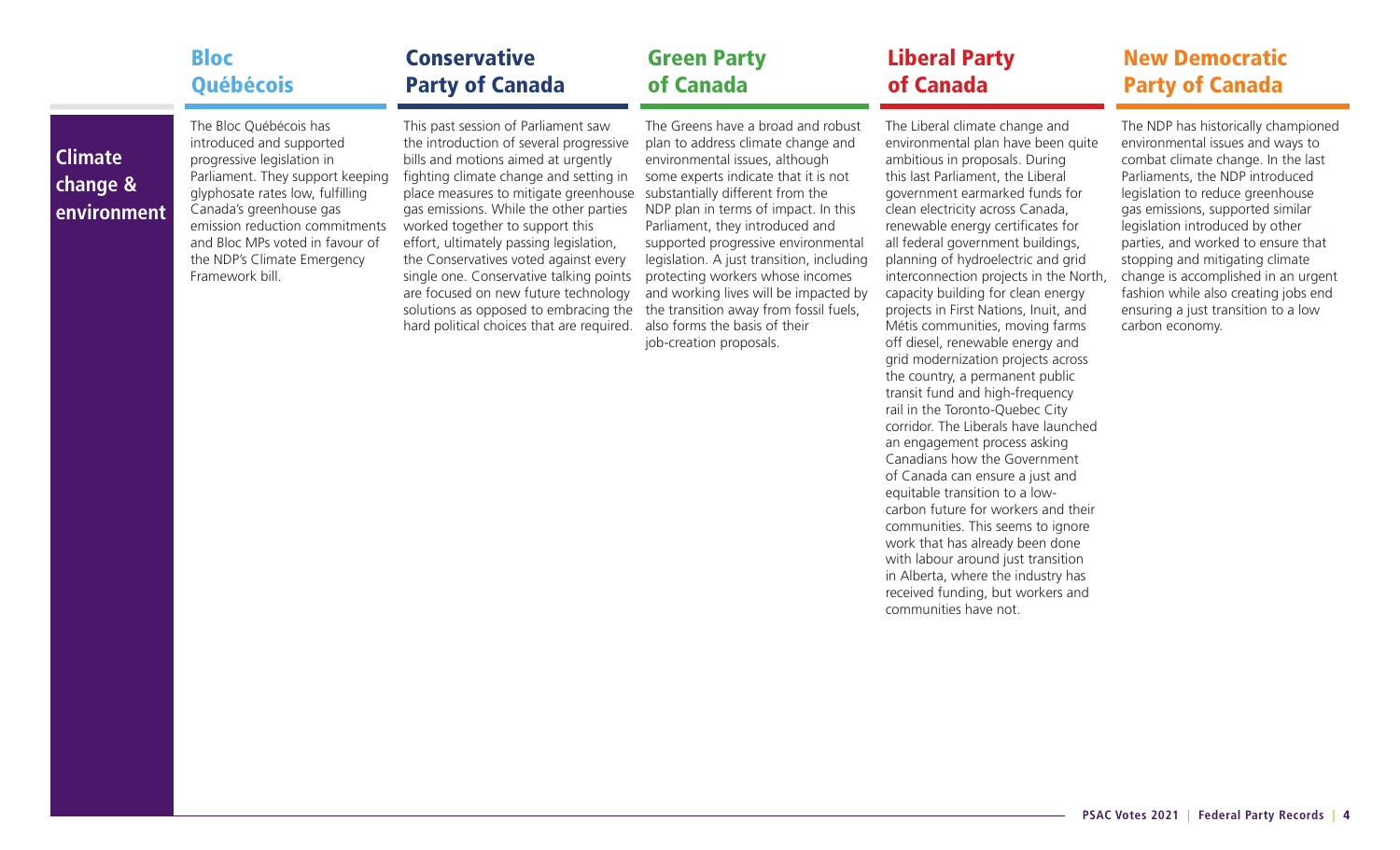#### Bloc **Ouébécois** Conservative Party of Canada Green Party of Canada

### Liberal Party of Canada

### New Democratic Party of Canada

**Indigenous issues**

In the 2019 election the Bloc Québécois supported federal government action on the recommendations of the National Inquiry into Missing and Murdered Indigenous Women and Girls (MMIWG) but have been relatively silent on the issue since then. The leader of the Bloc Québécois, Yves-François Blanchet, called First Nations Canada's "sister nation" and stressed the country needs to follow their lead on next steps at a "take note debate" called by NDP Leader Jagmeet Singh. The Bloc Québécois supports full implementation of all the Truth and Reconciliation Commission (TRC) Calls to Action.

While in office the Conservative Party did little other than issue an empty apology about residential schools without taking any concrete actions towards reconciliation. Party Leader Erin O'Toole attempted to brand his party as the protector of Canada Day following calls to scale back festivities this year. Although they criticize the Liberal government for the content of their action plan on MMIWG, the Conservatives refused to call an inquiry The Greens support enacting all when they were in government. The Conservative Party is currently focusing some effort on encouraging the Liberal government to implement TRC calls to action 71 – 76 on residential schools and burial information.

The Greens support the from the National Inquiry into Missing and Murdered Woman and Girls, has issued comprehensive demands on the actions, however, don't always federal government and the Catholic Church to begin the process to truth and reconciliation on residential schools, and to correct systems that force large numbers of Indigenous children into the child welfare system. recommendations of the TRC.

implementation of the Calls for Justice repeatedly said that their most valued Since 2015 the Liberal Party has relationship is the one they have with Indigenous peoples. Government support that statement. Budget 2021 invests significantly in measures to address the national tragedy of missing and murdered Indigenous women and girls. The Liberals have repeatedly said that they plan to fully implement each and every one of the Calls to Action but six years on, only 14 have been completed. The Yellowhead Institute issued a report in which they said: "Perhaps the most significant barrier to success has been low priority placed on meaningful structural changes, compared with other competing priorities … it has become clear that the broader 'public interest' has been viewed in opposition to the interests of Indigenous peoples and, therefore, has operated as a barrier to any meaningful movement on reconciliation."

New Democrats have been committed to Truth and Reconciliation and have worked with Indigenous leaders and communities to introduce appropriate legislation. NDP MPs have called upon the government to drop legal battles against First Nations children, to make quicker progress on clean drinking water and safe housing, and to commit to implementing the Calls for Justice in the MMIWG report.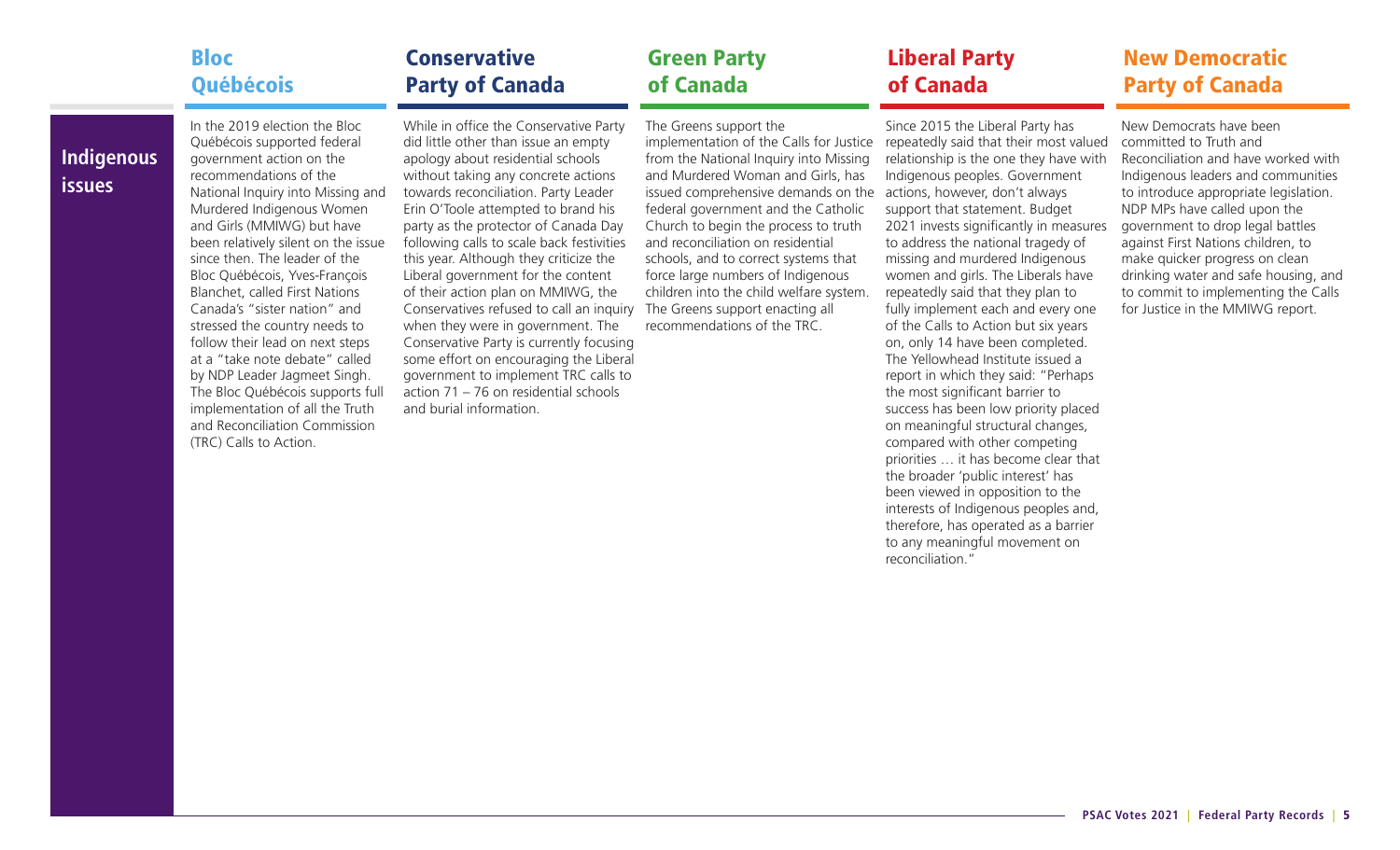|                                 | <b>Bloc</b><br>Québécois                                                                                                                                                                                                                                                                                                                                                                                                                              | <b>Conservative</b><br><b>Party of Canada</b>                                                                                                                                                                                                                                                                                                                                                                                                                                                                                                                                                                      | <b>Green Party</b><br>of Canada                                                                                                                                                                                                                                                   | <b>Liberal Party</b><br>of Canada                                                                                                                                                                                                                                                                                                                                                                                                                                                                                                                                       | <b>New Democratic</b><br><b>Party of Canada</b>                                                                                                                                                                                                                                                                                                                                                                                                                                                                                                                                            |
|---------------------------------|-------------------------------------------------------------------------------------------------------------------------------------------------------------------------------------------------------------------------------------------------------------------------------------------------------------------------------------------------------------------------------------------------------------------------------------------------------|--------------------------------------------------------------------------------------------------------------------------------------------------------------------------------------------------------------------------------------------------------------------------------------------------------------------------------------------------------------------------------------------------------------------------------------------------------------------------------------------------------------------------------------------------------------------------------------------------------------------|-----------------------------------------------------------------------------------------------------------------------------------------------------------------------------------------------------------------------------------------------------------------------------------|-------------------------------------------------------------------------------------------------------------------------------------------------------------------------------------------------------------------------------------------------------------------------------------------------------------------------------------------------------------------------------------------------------------------------------------------------------------------------------------------------------------------------------------------------------------------------|--------------------------------------------------------------------------------------------------------------------------------------------------------------------------------------------------------------------------------------------------------------------------------------------------------------------------------------------------------------------------------------------------------------------------------------------------------------------------------------------------------------------------------------------------------------------------------------------|
| <b>Affordable</b><br>child care | The Bloc Québécois have not<br>stated they support a national,<br>universal child care plan, beyond<br>expecting a no-strings-attached<br>federal transfer of child care<br>funding.                                                                                                                                                                                                                                                                  | While the Conservatives have often<br>talked the talk about supporting<br>parents who need child care, their<br>ongoing opposition to a national,<br>universal child care program continues.<br>Their approach $-$ to provide direct<br>payments to parents that are<br>inadequate to pay for any current child<br>care options – and their rhetoric about<br>"choice in child care' with no efforts<br>to increase accessibility, will do little<br>to improve outcomes for children<br>and parents.                                                                                                              | The Green Party's approach to child<br>care has been robust, universal,<br>national child care with additional<br>incentives for capital construction.                                                                                                                            | A highlight of the Liberal<br>government's work during this<br>Parliament has been the fulfillment<br>of their 2019 platform promise: the<br>introduction of a national child care<br>program. As of this writing, five<br>provinces and one territory have<br>signed on. The Liberals introduced<br>the Canada Child Benefit (CCB),<br>providing significant support to<br>families with young children, indexed<br>to inflation. A supplemental amount<br>was added to the CCB to support<br>families with additional COVID-19<br>related expenses.                   | The NDP has long championed a<br>national, universal child care program<br>with appropriate wages and benefits<br>for child care workers.                                                                                                                                                                                                                                                                                                                                                                                                                                                  |
| Post-<br>secondary<br>education | The Bloc Québécois has<br>supported increasing long-term,<br>sustainable core funding for<br>post-secondary education and for<br>research through an increase in<br>federal transfer payments. They<br>have shown public support for<br>the Franco-Ontarian community<br>by endorsing the idea of a<br>French language university and<br>by supporting the concerns in<br>the community about the loss<br>of programming at Laurentian<br>University. | The Conservative party pays little<br>attention to issues related to post-<br>secondary education. Their 2019<br>platform included a Registered<br>Education Savings Plans (RESP)<br>matching program which provided<br>further supports to those who could<br>already afford to save for tuition. In<br>this last Parliament, when debating<br>supports for students, Conservative<br>MPs indicated that families need to be<br>better at saving. When discussing the<br>need for strong support for research,<br>the Conservatives prefer to discuss the<br>private sector and commercialization<br>of research. | The Greens have consistently<br>supported measures to make post-<br>secondary education accessible for<br>all, including efforts to make tuition<br>free, forgive student debt, and<br>address chronic underfunding and<br>precarious work within post-secondary<br>institutions. | The Liberal attention to post-<br>secondary education has been<br>moderate at best. The 2019 platform<br>promised some measures to make<br>post-secondary education somewhat<br>more accessible but there has not<br>been a robust commitment to<br>sustainable, public, post-secondary<br>education. Emergency student<br>benefits during the pandemic<br>were welcome but limited. When<br>approached by the president of<br>Laurentian University about their dire<br>financial crisis, the Liberals did not<br>engage and later pled ignorance to<br>the situation. | The NDP actively pursued changes<br>that would increase long-term,<br>sustainable funding for post-<br>secondary education and that would<br>make post-secondary education more<br>accessible for disabled students,<br>Indigenous students and for students<br>with limited financial means. Their<br>2019 platform promised to make<br>post-secondary education part of<br>the public education system. When<br>the news broke about the deep cuts<br>to staff and programs at Laurentian<br>University, the NDP mobilized and<br>called for immediate supports and<br>an investigation. |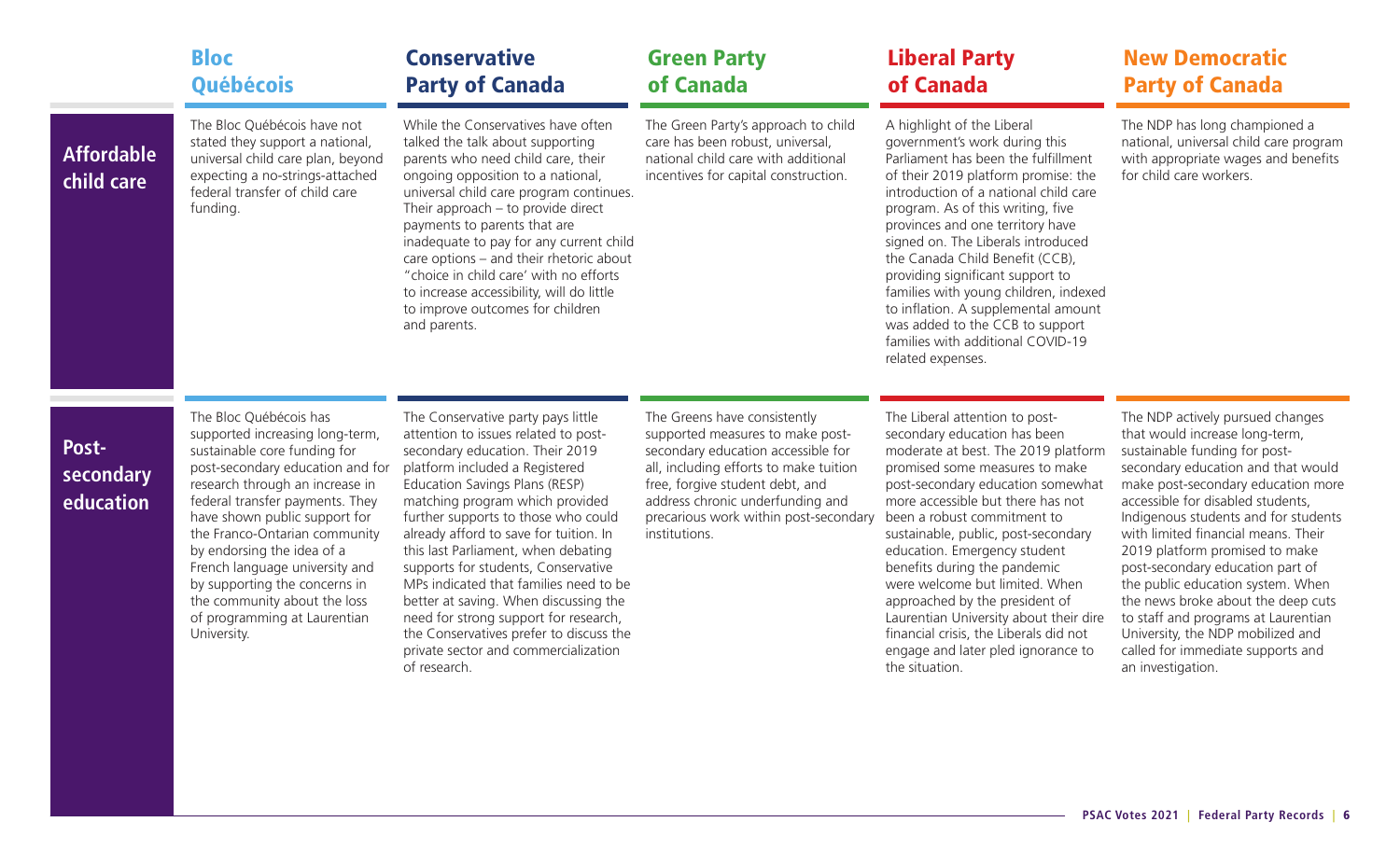|                 | <b>Bloc</b>                        | <b>Conservative</b>               | <b>Green Party</b>                   | <b>Liberal Party</b>               | <b>New Democratic</b>                 |
|-----------------|------------------------------------|-----------------------------------|--------------------------------------|------------------------------------|---------------------------------------|
|                 | Québécois                          | <b>Party of Canada</b>            | of Canada                            | of Canada                          | <b>Party of Canada</b>                |
|                 | <b>Workplace harassment</b>        | <b>Workplace harassment</b>       | <b>Workplace harassment</b>          | <b>Workplace harassment</b>        | <b>Workplace harassment</b>           |
| <b>Workers'</b> | The Bloc Québécois has not         | The Conservatives have not been   | The Greens addressed workplace       | Late in 2020, this government      | The NDP has committed to ending       |
|                 | made specific promises about       | known to champion the rights      | harassment in the "civil service" in | released its Directive on the      | harassment in all federal workplaces, |
|                 | harassment in the federal          | of workers to a harassment-free   | their 2019 platform as an issue that | Prevention and Resolution of       | including those in the military.      |
| rights          | public service. In this session of | workplace. However, In the recent | they would work to solve. They have  | Workplace Harassment and Violence, | NDP MPs are currently examining       |

public service. In this session of Parliament, they split their focus between placing the blame for National Defence (DND) on the Conservatives, connecting senior military appointments to the years the Minister. The issue is not the Conservatives were in power, and calling for the resignation of the Minister of Defence.

**The Committee Committee** 

harassment at the Department of responsibility for the ongoing toxic workplace. However, In the recent Parliament, they called upon the Minister of Defence to take workplace culture at DND, including moving a motion of censure against mentioned in their current materials in any meaningful way.

they would work to solve. They have been outspoken in their support for harassment-free workplaces for public with new changes to the *Canada*  sector workers.

Workplace Harassment and Violence, meant to align the public service *Labour Code* and ensure that federal government organizations are better able to prevent and respond to harassment and provide support to impacted workers. The most recent budget provided some funding to the Department of National Defence and Veterans Affairs Canada to expand their work to eliminate sexual misconduct and gender-based violence. The Liberal government appointed retired Supreme Court Justice Mme Louise Arbour to lead an investigation into the toxic culture at DND.

### **PSAC Votes 2021 | Federal Party Records |** 7

the incident and response rate to workplace harassment issues across all government departments and agencies. The NDP have long been champions of harassment-free, safe

workplaces.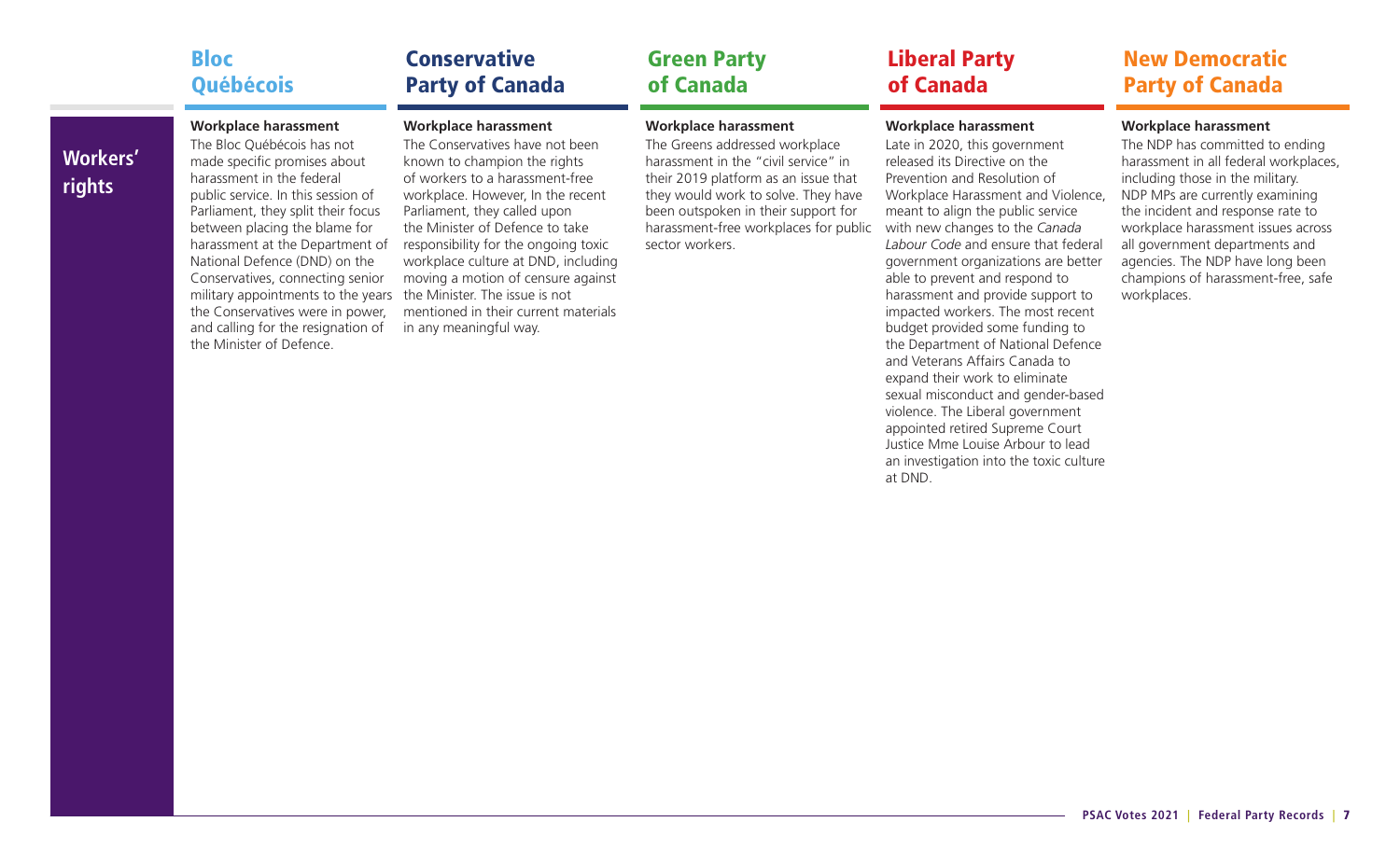|                                          | <b>Bloc</b>                                                                                                                                                                                                                                                                                            | <b>Conservative</b>                                                                                                                                                                                                                                                                                                                                                                                                                                                                                    | <b>Green Party</b>                                                                                                                                                                                                                                                                                                                                                                                                                                                         | <b>Liberal Party</b>                                                                                                                                                                                                                                                                                                                                                                                                                                                                                                                                                                                                                  | <b>New Democratic</b>                                                                                                                                                                                                                                                                                                                                                                                                                                                                                                                       |
|------------------------------------------|--------------------------------------------------------------------------------------------------------------------------------------------------------------------------------------------------------------------------------------------------------------------------------------------------------|--------------------------------------------------------------------------------------------------------------------------------------------------------------------------------------------------------------------------------------------------------------------------------------------------------------------------------------------------------------------------------------------------------------------------------------------------------------------------------------------------------|----------------------------------------------------------------------------------------------------------------------------------------------------------------------------------------------------------------------------------------------------------------------------------------------------------------------------------------------------------------------------------------------------------------------------------------------------------------------------|---------------------------------------------------------------------------------------------------------------------------------------------------------------------------------------------------------------------------------------------------------------------------------------------------------------------------------------------------------------------------------------------------------------------------------------------------------------------------------------------------------------------------------------------------------------------------------------------------------------------------------------|---------------------------------------------------------------------------------------------------------------------------------------------------------------------------------------------------------------------------------------------------------------------------------------------------------------------------------------------------------------------------------------------------------------------------------------------------------------------------------------------------------------------------------------------|
|                                          | Québécois                                                                                                                                                                                                                                                                                              | <b>Party of Canada</b>                                                                                                                                                                                                                                                                                                                                                                                                                                                                                 | of Canada                                                                                                                                                                                                                                                                                                                                                                                                                                                                  | of Canada                                                                                                                                                                                                                                                                                                                                                                                                                                                                                                                                                                                                                             | <b>Party of Canada</b>                                                                                                                                                                                                                                                                                                                                                                                                                                                                                                                      |
| <b>Workers'</b><br>rights<br>(continued) | Labour<br>The Bloc Québécois has been<br>a solid supporter of labour<br>rights over the years, including<br>introducing and voting in favour<br>of legislation that would ban<br>replacement workers. The Bloc<br>Québécois also voted against<br>back to work legislation at the<br>Port of Montreal. | Labour<br>Although Erin O'Toole is attempting to<br>appeal to workers, he and his caucus<br>have consistently shown themselves to<br>be no friend of labour. O'Toole and the<br>Conservatives voted for back to work<br>legislation, against legislation that<br>proposed to ban replacement workers,<br>and against positive changes to labour<br>standards. Erin O'Toole was a member<br>of the Harper cabinet when thousands<br>of federal public service workers were<br>forced into unemployment. | Labour<br>Both in their 2019 platform and<br>in their actions in the House of<br>Commons, the Greens have shown<br>support for labour and for public<br>service workers. They voted against<br>back to work legislation, support<br>collective bargaining and are<br>interested in exploring progressive<br>labour reforms, such as shorter work<br>weeks, in order to proactively mitigate<br>concerns about job losses during the<br>transition to a low carbon economy. | Labour<br>The Liberals introduced back to<br>work legislation against workers at<br>the Port of Montreal. While their<br>2019 platform contained many<br>promises to reduce precarious<br>work and to increase labour<br>protections for precarious workers<br>this work continues with ongoing<br>consultations. The Liberals increased<br>the federal minimum wage to<br>\$15/hour. The recent budget<br>provides funds for innovative mental<br>health interventions for populations<br>disproportionately impacted by<br>COVID-19, including healthcare<br>workers, front-line workers, youth,<br>seniors, Indigenous people, and | Labour<br>Since its inception 60 years ago, the<br>NDP has supported labour and the<br>issues that matter to working people.<br>In this session of Parliament, the<br>NDP introduced anti-scab legislation,<br>voted against back to work<br>legislation for the Port of Montreal,<br>challenged the government in the<br>House and in committees on its<br>ongoing efforts to privatize public<br>services, and participated in efforts<br>to ensure safe workplaces and<br>consistent incomes for workers<br>in the face of the pandemic. |

racialized and Black Canadians. The budget also includes funds for enhanced EI sickness benefits to 26 weeks and for more reliable EI support for seasonal workers.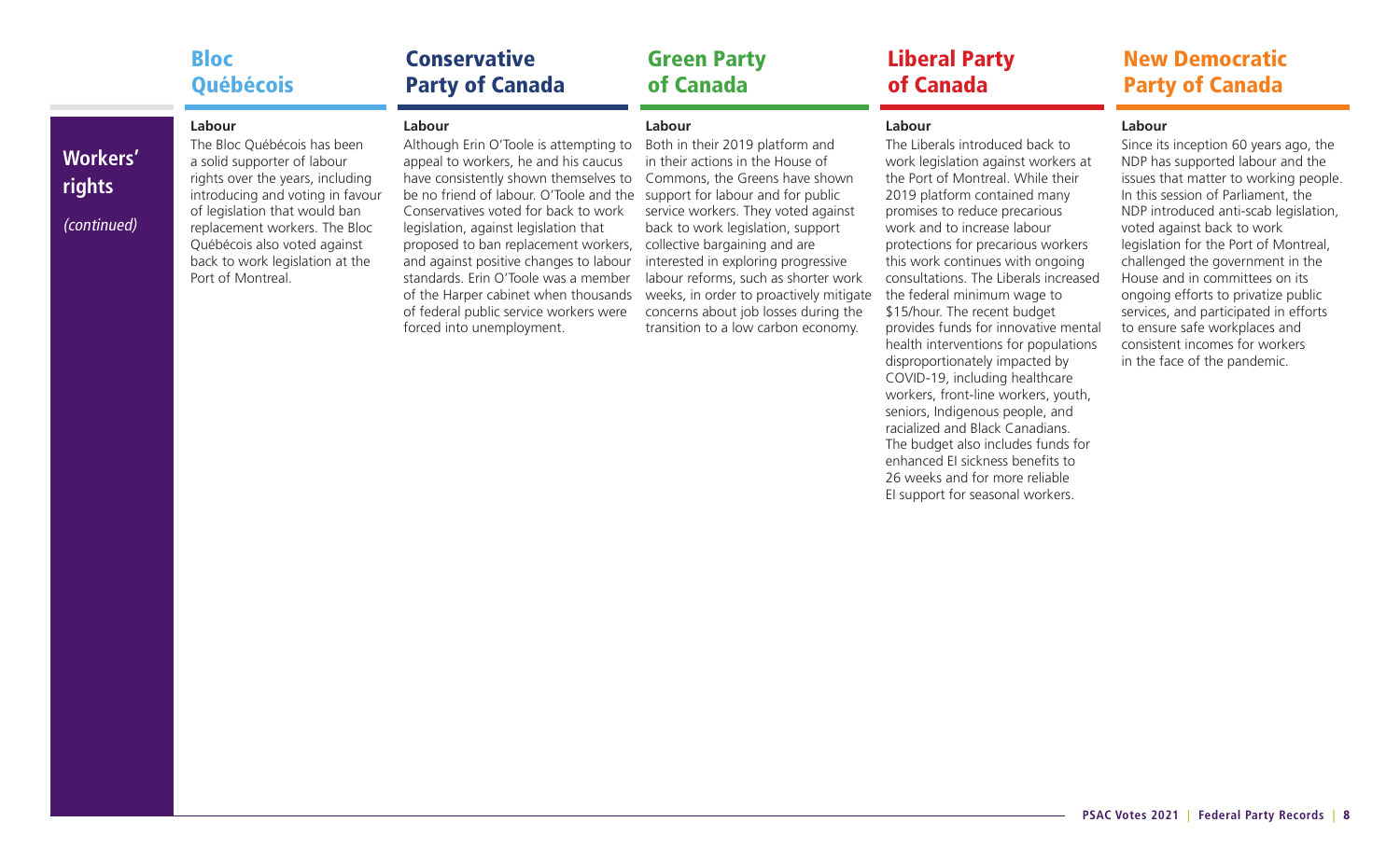### Bloc Québécois

**Human** 

**rights**

## **Conservative** Party of Canada

### **Systemic racism**

The Bloc Québécois did not speak out against Quebec's discriminatory Bill 21 which bans public school teachers, judges, police officers and other public service workers from wearing religious symbols – like the hijab, kippah and turban – while at work. In this most recent parliament, they introduced legislation that attempted to exempt Quebec from the *Multiculturalism Act*. This legislation failed in Parliament.

#### **Disability**

The Bloc Quebecois has shown its support for the one-time additional payment to Canada Pension Plan disability benefit (CPP-D) recipients proposed by the Liberal government. It is also in favour of increasing income support measures during the pandemic.

**Systemic racism**  The Conservative Party made no mention of racism in their 2019

platform. To date, Erin O'Toole has not stated that he believes systemic racism exists, and Conservative MPs have argued that it is wrong to describe the Royal Canadian Mounted Police (RCMP) as racist. Conservative MPs also challenge the idea that wearing blackface is an overt act of white supremacy. They use systemic racism as a shaming tool against the Prime Minister but have done nothing significant to make the situation better.

### **Disability**

Some Conservatives were critical of the *Accessible Canada Act*, saying it created more bureaucracy and red tape and opposed the creation of new federal officials like the Accessibility Commissioner and the Canada Accessibility Standards Organization, to implement the bill.

### **Systemic racism**

The Greens' 2019 platform makes no mention of systemic racism and has only one reference to inclusion. They have supported some measures introduced by other parties that relate to environmental racism and diabetes in racialized communities.

### **Disability**

The Greens called for permanent increases to existing income support measures (Old Age Security (OAS), Guaranteed Income Supplement (GIS), CPP-D) but did not propose new measures.

### Liberal Party of Canada

#### **Systemic racism**

The most recent Liberal budget has addressed three promises from their 2019 platform – to:

- strengthen the Anti-Racism Strategy and double its funding;
- boost funding for community-led initiatives to promote inclusion and combat racism; and
- improve the quality and amount of data collection Statistics Canada does regarding hate crimes in Canada, to help create effective and evidence-based policies to counteract these crimes.

The Liberals also attempted to repeal mandatory minimum penalties for drug and some gun-related offences, to address environmental racism and to update Canada's broadcasting policies to serve the needs of Canadians from racialized communities and from diverse ethnocultural backgrounds, including providing opportunities and programming that reflects Indigenous cultures.

#### **Disability**

The Liberal government introduced legislation to create a standalone Canada Disability Benefit modelled after the GIS. They have increased funding for accessible housing initiatives (Reaching Home Fund) over the course of their government and have tripled support for enabling accessibility measures. Pandemic measures included a one-time \$600 added payment to CPP-D recipients.

### New Democratic Party of Canada

### **Systemic racism**

The NDP has long been calling for the government to address systemic racism in the justice system and have voted in support to repeal mandatory minimum penalties for drug and some gun-related offences. In this last Parliament, the NDP made efforts to study and change racism in policing, symbols of hate, Islamophobia, and systemic racism in the RCMP.

### **Disability**

The NDP has indicated support for the *Canada Disability Benefit Act*, introduced but not voted on, late in the session. They proposed a federal disability incomes fund measure to bring supports for disabled people in line with supports for others experiencing income hardship because of the pandemic. They introduced affordable housing legislation that did not pass in this session.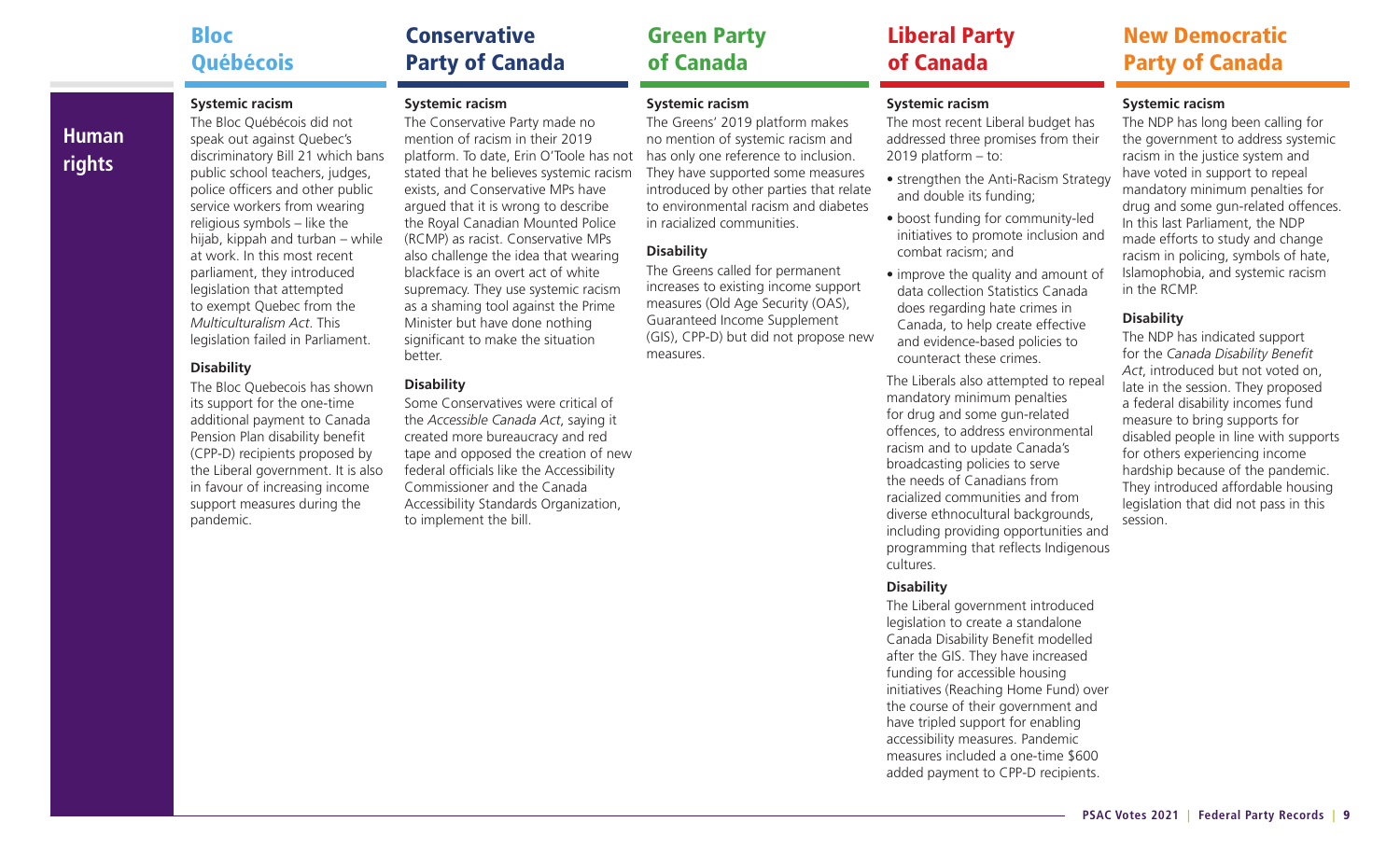|                                       | <b>Bloc</b>                                                                                                                                                                                                                                                                                                              | <b>Conservative</b>                                                                                                                                                                                                                                                                                                                                                                                                                                                                                                            | <b>Green Party</b>                                                                                                            | <b>Liberal Party</b>                                                                                                                                                                                                                                                                                                                                                                                                                                                                                                                                                                                                                                                                                                                                                                                                                                                                                                                                                                                                                                                              | <b>New Democratic</b>                                                                                                                                                                                                                                                                                                                                       |
|---------------------------------------|--------------------------------------------------------------------------------------------------------------------------------------------------------------------------------------------------------------------------------------------------------------------------------------------------------------------------|--------------------------------------------------------------------------------------------------------------------------------------------------------------------------------------------------------------------------------------------------------------------------------------------------------------------------------------------------------------------------------------------------------------------------------------------------------------------------------------------------------------------------------|-------------------------------------------------------------------------------------------------------------------------------|-----------------------------------------------------------------------------------------------------------------------------------------------------------------------------------------------------------------------------------------------------------------------------------------------------------------------------------------------------------------------------------------------------------------------------------------------------------------------------------------------------------------------------------------------------------------------------------------------------------------------------------------------------------------------------------------------------------------------------------------------------------------------------------------------------------------------------------------------------------------------------------------------------------------------------------------------------------------------------------------------------------------------------------------------------------------------------------|-------------------------------------------------------------------------------------------------------------------------------------------------------------------------------------------------------------------------------------------------------------------------------------------------------------------------------------------------------------|
|                                       | Québécois                                                                                                                                                                                                                                                                                                                | <b>Party of Canada</b>                                                                                                                                                                                                                                                                                                                                                                                                                                                                                                         | of Canada                                                                                                                     | of Canada                                                                                                                                                                                                                                                                                                                                                                                                                                                                                                                                                                                                                                                                                                                                                                                                                                                                                                                                                                                                                                                                         | <b>Party of Canada</b>                                                                                                                                                                                                                                                                                                                                      |
| <b>Human</b><br>rights<br>(continued) | LGBTQ2+<br>Although the Bloc Quebecois<br>does not have a specific platform<br>on LGBTQ2+ issues, they have<br>been consistent on voting in<br>favour of legislation like same-sex<br>marriage and ending conversion<br>therapy, calling the practice<br>"barbaric". They are also in<br>favour of ending the blood ban. | LGBTQ2+<br>While some Conservative MPs have<br>been vocal supporters of LGBTQ2+<br>issues, others from the social<br>conservative wing of the party spoke<br>out against Bill C-6, legislation which<br>would ban conversion therapy,<br>and voted against it in the House<br>of Commons. The CPC is only as<br>progressive on LGBTQ2+ issues as its<br>most socially conservative members.<br>The party lags on queer inclusivity<br>because a number of Conservative<br>MPs still hold anti-queer and<br>anti-trans beliefs. | LGBTQ2+<br>The Greens support banning<br>conversion therapy and ending the<br>blood ban. They voted in favour<br>of Bill C-6. | LGBTQ2+<br>The Liberal government had the<br>opportunity to ban conversion<br>therapy three times: in 2018 when<br>the NDP tabled a petition showing<br>huge public support; again in 2020<br>when a government bill banning the<br>practice was introduced but allowed<br>to languish on the order paper;<br>and again in 2021 when another<br>government bill was introduced far<br>too late in the legislative calendar<br>to pass the Senate and become<br>law. Although they campaigned on<br>ending the blood ban, the Liberals<br>have delayed fulfilling this promise,<br>and in fact, Health Canada is<br>currently fighting a discrimination<br>case brought against it by a would-be<br>blood donor who is currently banned<br>from donating. Budget 2021 had<br>some positive measures to support<br>LGBTQ2+ people seeking mental<br>health care, employment services<br>and for the creation of a LGBTQ2<br>Secretariat but no mention of specific<br>supports for the trans community in<br>the areas of healthcare in general and<br>gender affirming healthcare. | LGBTQ2+<br>The NDP has consistently proposed<br>and supported measures that<br>are supported by the LGBTQ2+<br>community. From the same-sex<br>marriage votes to anti-conversion<br>therapy legislation, to opposition to<br>the blood ban, the NDP has been<br>unwavering in doing whatever<br>possible to fight for the rights of<br>the queer community. |